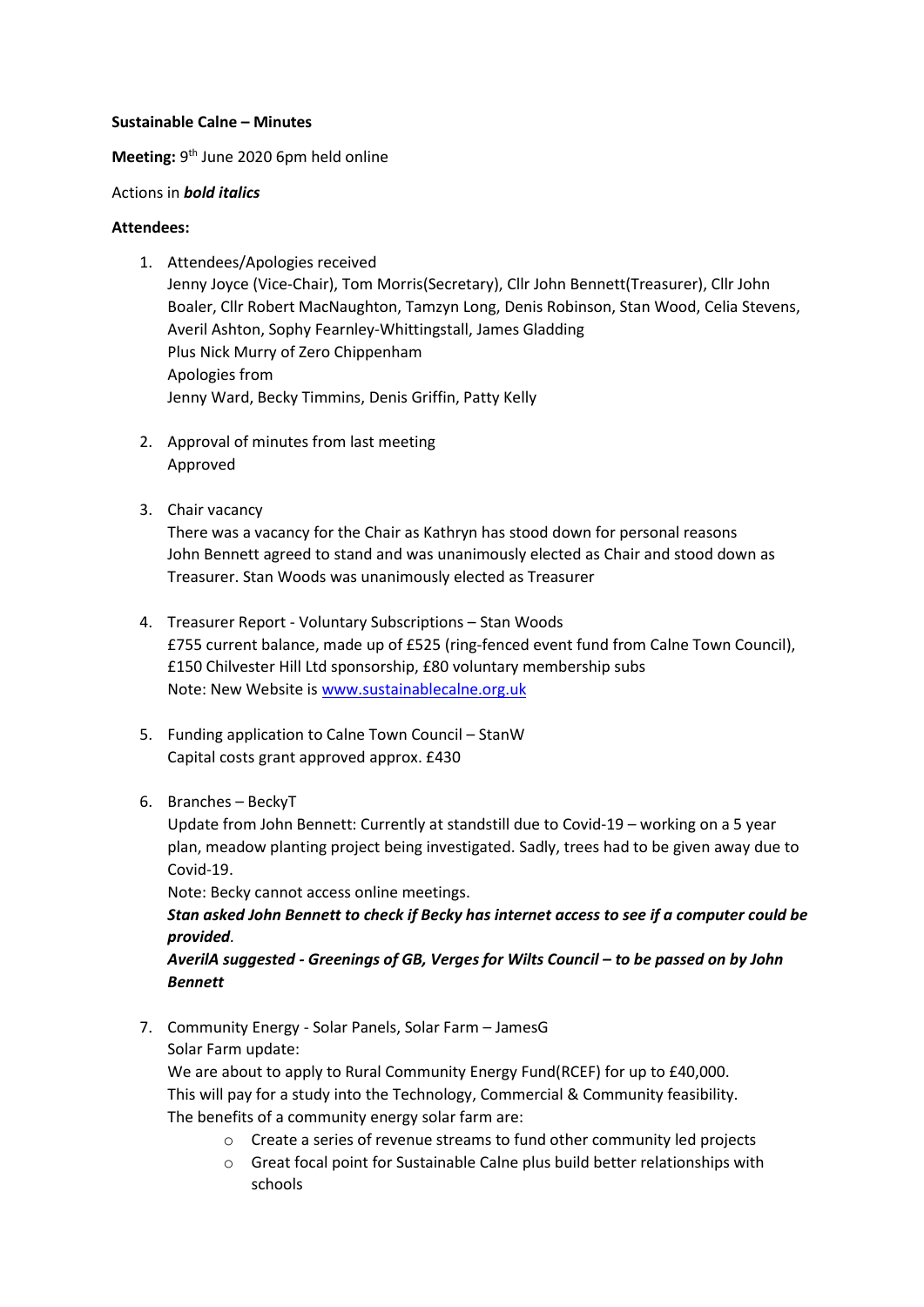- o Local biodiversity sowing wild meadows beneath the solar panels and hedgerows
- o Local community to invest in renewable energy

Solar Panels: Nick Murry – Zero Chippenham application in progress for solar panel scheme. Through first round and later will come back to us for engagement with schools. A 50% grant is available.

Solar panel discount scheme for residents: Nick Murry Zero Chippenham use 3 installers selected including Calne based WEC – approx.20% discount on market rate. We can publicise this in Calne to residents. *Stan to follow up*

8. River Marden Group – Robert Small groups are exploring river locations Nick Murry is involved in related projects including CAUS – Campaign Against Urban Sprawl (CAUS) and is a trustee of Avons Needs Trees *Robert and Nick to connect*

River Warriors update from Tamsyn - Litter picking on the brook, chopping back branches Celia went to Castlefields – most of the ground ok but river dreadful from Black Dog halt

- 9. Calne TC Climate Emergency Working Group / Energy Audit John Bennett No update
- 10. Calne net zero baseline James No update
- 11. Air Pollution Stan 3 devices in place - Curzon Street monitor needs to be relocated slightly 5 devices ready to go 10 sets of parts ordered

Nick Murry advised work on back packs and diffusion tubes are all held up by Covid-19. Trying to get the Dyson monitors for use *Stan to connect with Nick*

12. Wiltshire Climate Alliance – Jenny Nick Murry also involved. This is a Wiltshire wide united voice for different groups. A Steering Group set up. We can add Sustainable Calne to the WCA web site *Stan to progress*

# 13. Future Activities

Our event for June was cancelled. Ideas for future events to be run between Christmas and March are needed

- 14. AOB
	- 1. Motion on use of Plant-based foods put forward by Averil "All events run by Sustainable Calne where catering is involved will be plant based from the milk used in tea to meals and snacks etc."